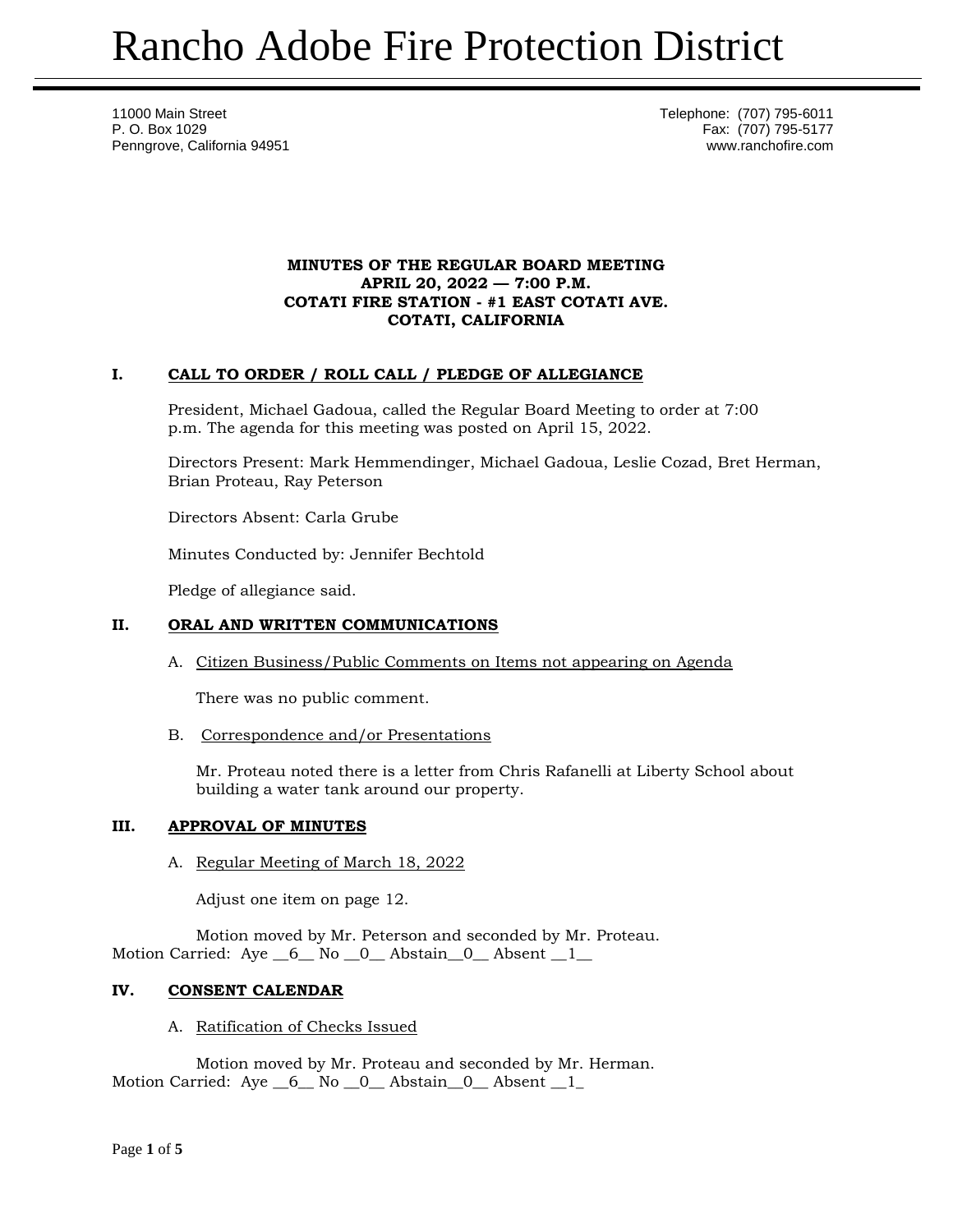# **V. ADMINISTRATIVE COMMUNICATIONS**

# A. Chief's Report

Chief Gossner reported the following:

- 1.) Monthly meetings continue with Rohnert Park Police Chief Mattos and SSU Police Chief Oweis. The last meeting was canceled.
- 2.) Met with City Manager of Cotati. We have provided a support letter for safety improvements happening at the intersection of 116 and West Cotati Ave. The city is working to get grant money for improvements to this area.
- 3.) Two medics are in background. Three part time firefighters have gone through the background process and one has washed out. A second has started training and the third should be finished with his background soon.
- 4.) Chief met with Chris Rafanelli of Liberty School they walked around school to try to figure out if there is a place to install a new water tank. They will be looking into this further as time goes on. The Board gave Chief Gossner permission to continue trying to work with the school on finding a solution.
- 5.) Members of RAFD met with SCFD to complete the SWOT process, which went well. We are waiting on financial review. Chief participated at their Board meeting last night.
- 6.) Chief, Mr. Gadoua, Mr. Peterson and Captain Gromala all attended a forum at the FDAC conference in Napa last week, where Chief Heine spoke about consolidation.
- 7.) Chief's full-time flyer has been completed and pushed out. One person reached out to Chief Gossner and is interested in applying. He is retired from Novato and lives in the District.
- 8.) Friday is our first budget meeting.
- 9.) We recently found out the County is no longer covering full Redcom dispatch fees. The agreement is to pay \$900K towards fees and districts must then pick up any additional costs. This year, our costs went up \$15K alone. This same issue is happening with Lexipol, which was supposed to be fully funded by the County, which they may no longer do. Lexipol costs are \$5-\$8K per year.
- 10.) Fire Code adoption is happening later this year.
- 11.) Many things are happening within the EMS County EOA1 area and with the RFP from AMR. The contract for this area came up for renewal and the RFP was wrong so they pulled this. The AMR contract has been renewed for an additional 18 months. This is creating a lot of havoc within the fire services. Chief will be participating in future meetings to ensure things are running appropriately.
- 12.) County has activated a program called Zone Haven, which they received through a grant. This program will allow any resident to enter their address to see what evacuation zone they lie in.
- 13.) County Fire Chiefs are keeping an eye on \$20 million the County received from the PG&E settlement for the Kincade Fire. A portion of this has been earmarked for fire service and we may see some funds from this.
- 14.) Chief has a meeting with Supervisor Rabbitt this Friday to update him on where things stand with the district. He will update him on things affecting the District and those issues the Supervisors impact.
- 15.) Type 1 should be completed and delivered by the end of July. Type 6 will not be ready for summer. Third Ford pickup is completed and ready for delivery.
- 16.) Company business inspections are happening in the District.
- 17.) Single station tone-outs start May 1. This means only the station affected by the call will be toned out. Right now, all stations are toned for every call.
- 18.) SSU calls were down this past month with 26 alarms, of which 25 were canceled before we got on scene. Chief and BC Taylor have another meeting with SSU to address these alarms.
- 19.) Chief Gossner will be gone next Tuesday through Sunday.
- B. Director Reports

No report filed.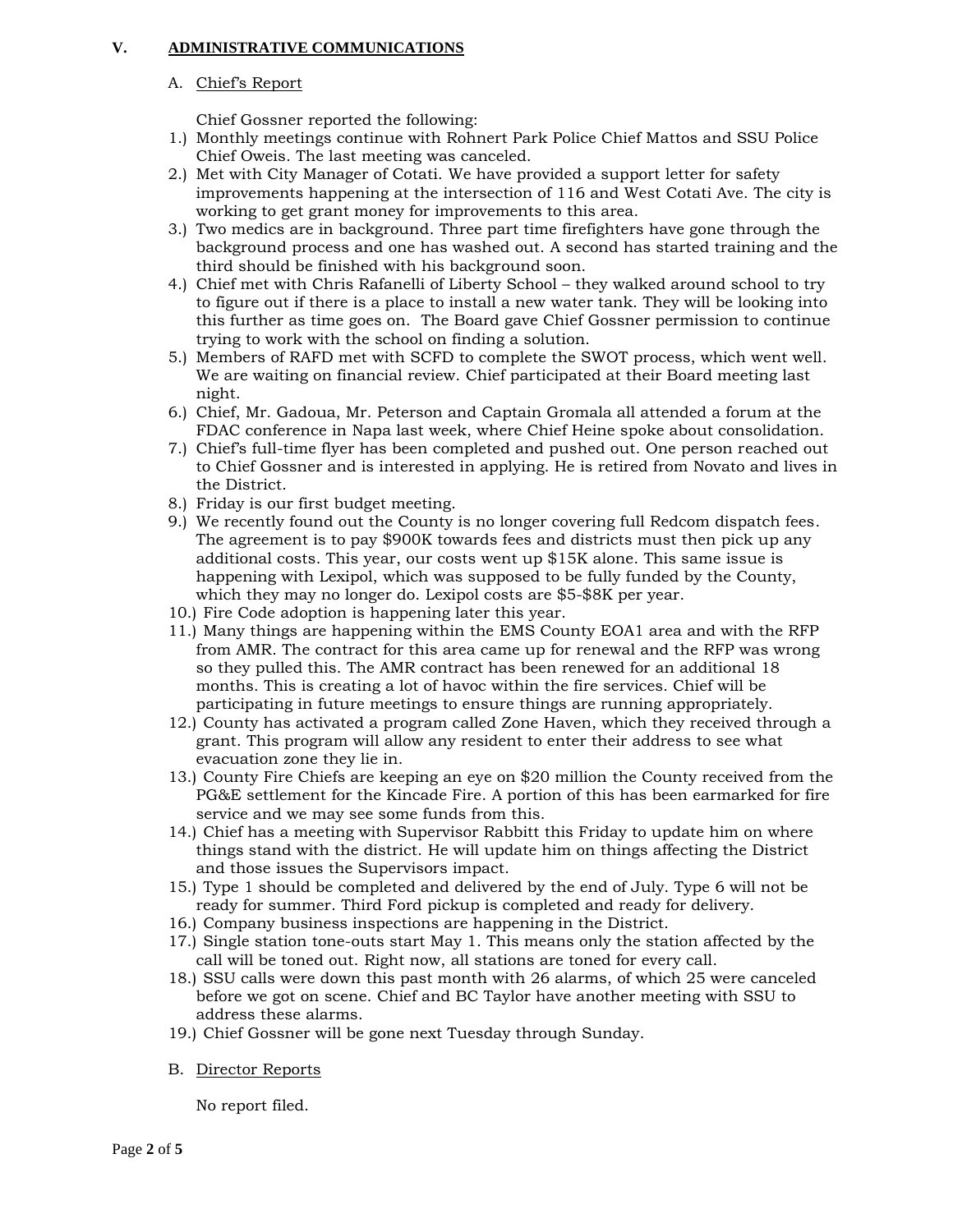*Administrative Communications Continued:*

C. Committee Reports

# a. Finance/Budget

Mr. Hemmendinger commented that we are on target for permanent position costs and over budget on other staffing costs, but we knew this would be the case. Redcom will additionally be \$3700 over budget this year. We are significantly under for total supplies and surplus but we have two months of expenses coming up. When Mr. Hemmendinger last did some year-end projections, he found we might have around \$750K rolled over. We have our first review of the preliminary budget this Friday, during which we will look at finance rates for the new engine and whether it be through cash or a loan. Interest rates are much higher now than previously and we can lock in a rate now if we want rather than wait until July.

b. Negotiations

No report filed.

c. Equipment

Mr. Proteau commented the Type 1 would be delivered in July. Mr. Hemmendinger would like to know if we have a total cost on this and noted we will also owe DMV fees once delivered.

d. Legislative

No report filed.

e. Chief's Evaluation

No report filed.

f. Long Range Planning

Mr. Hemmendinger said we would talk about this under SWOT discussion. We did have a LRPC meeting and talked about the SWOT and decided to move forward with the Chief's recruitment flyer posting.

g. Capital Improvements

Mr. Proteau commented that we have the HVAC item for discussion under unfinished business. The state elevator inspection has been completed at station 1 and we will see a proposal for annual maintenance contract soon. Next month, we should receive proposals from the architects for station 2's remodel and then plans will be forwarded to the County for review in June. BC Wandel is looking at temporary living quarter rentals. Mr. Hemmendinger asked what if we cannot afford the remodel and Mr. Proteau replied we are just getting the pricing at this time and are not yet going to bid. BC Wandel is also getting pricing to fence the back lot at station 2.

h. Ad-Hoc Fire Chief Selection

No report filed.

D. Firefighters' Association Report

Engineer Tim Henry said the Association is working on elections and this process should be completed by the first meeting in May. Plans are also to move forward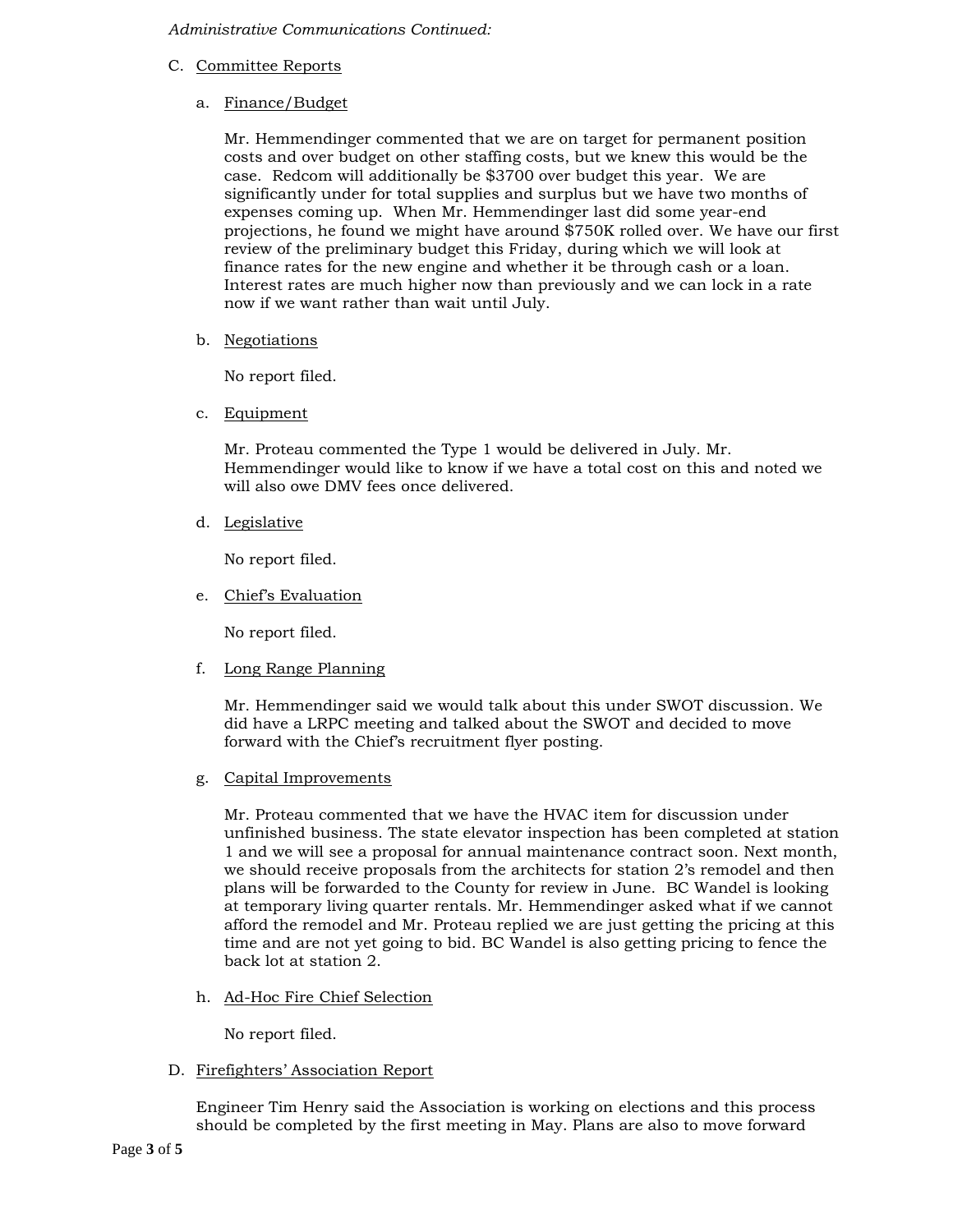### *Administrative Communications Continued:*

with the July 4 pancake breakfast. The Association continues to work through various issues related to the real estate.

## E. Firefighter's Union Report

Engineer Henry said the Union is waiting for the date to be scheduled for the financial review with SCFD.

## **VI. UNFINISHED BUSINESS**

## A. Discussion and Approval of Bid Proposal for HVAC Systems at Stations 1 and 3

Mr. Proteau clarified this item for discussion has to do with the contract administration for HVAC systems, and that we have not yet gone out for bid.

Strata is proposing to provide contract administration for bid proposals, advertising and receiving the bids as well as station walk-throughs, etc. There is also a fee breakdown and proposal from 15000 Inc.

Motion moved by Mr. Proteau and seconded by Mr. Hemmendinger. Motion Carried: Aye 6 No 0 Abstain 0 Absent 1

# **VII**. **NEW BUSINESS**

# A. Resolution R-9: Reducing Board from Seven Members to Five Members

Resolution will be deferred to the May Board meeting.

### B. Discussion on SWOT Meeting with Sonoma County Fire District

Mr. Hemmendinger commented that representatives from RAFD and SCFD met and shared their SWOT analyses. The group then ruled out weaknesses that could become strengths with a consolidation. One of the larger issues was salary increases as well as ALS, and a broader range of job functions and opportunities offered through SCFD. Mr. Hemmendinger noted that discussions seemed to focus on the positives consolidation could bring to RAFD, but he was disappointed there were not more discussions on what Rancho Adobe could bring to SCFD. One such item is the expansion of battalion chief coverage, especially to the southern part of the district. There are both operational and personnel advantages to SCFD. The funding gap issue is on their end, not ours. This meeting was portrayed as a meeting of equals, but they had no Board members on their end as Chief Heine forgot to invite them. This has bothered Mr. Hemmendinger said he finds this strange and it seems to affect transparency. He wonders if this has to do with our Board wanting more ownership in the consolidation. Chief Heine said he does not know the funding gap between our parcel tax overlay and later, after speaking to their finance manager, Mr. Hemmendinger learned this was the first thing SCFD looked at. This affects the transparency of this process this far.

Another item of concern is community representation. It was discussed at the SWOT we could create a special district in Rancho Adobe's jurisdiction and keep our own parcel tax in place and SCFD keeps their current parcel tax in their current jurisdiction. The idea they would recommend this show that our community would pay more for the same service their citizens are receiving. Mr. Hemmendinger feels the Board needs to fully consider the various options for our District. One of the reasons for the dual track is to ensure we have a plan as we move forward. Mr. Proteau said that he has concerns about keeping all our stations open, which Chief Heine said he plans to do. Mr. Proteau also commented there is a lot to take in.